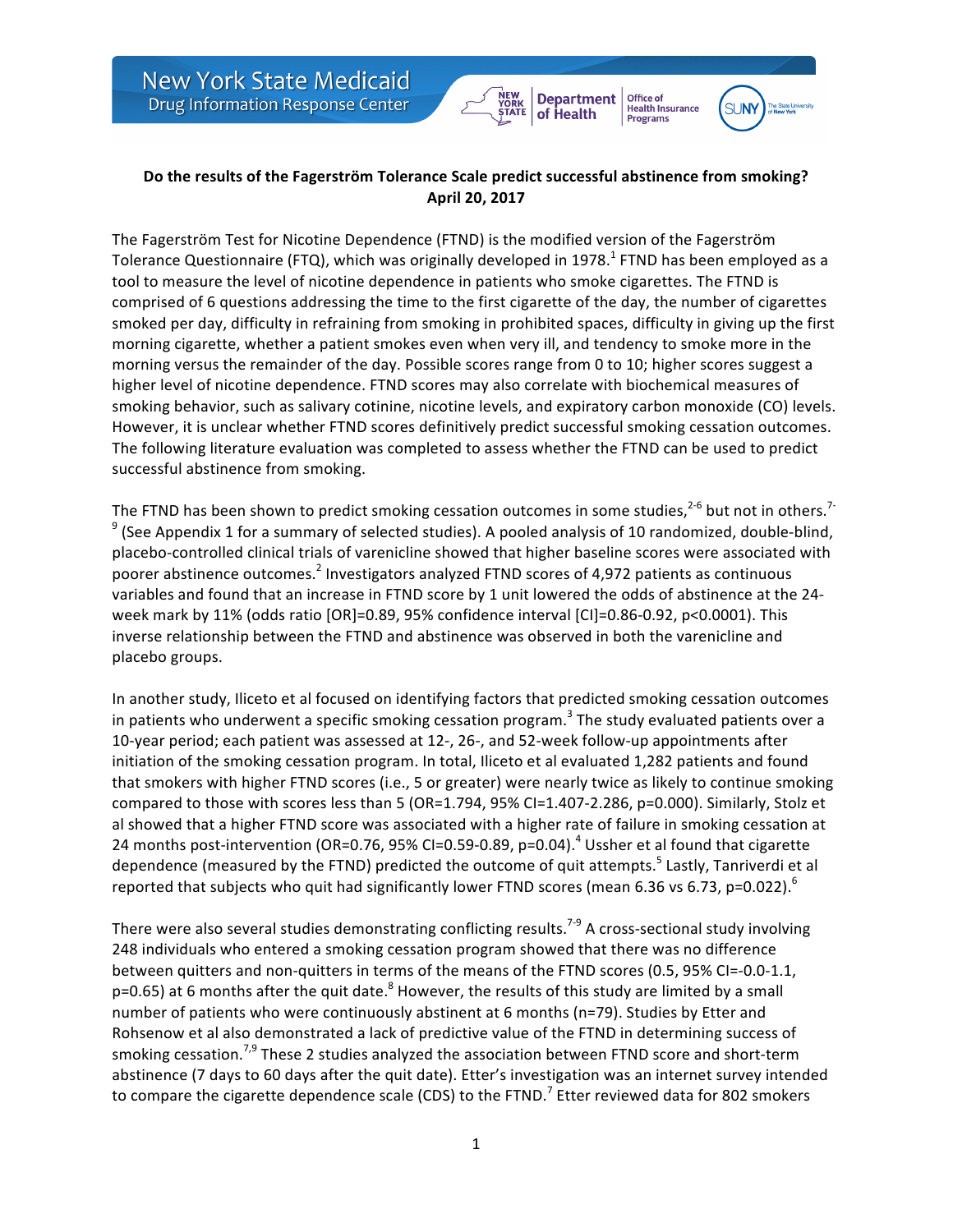**New York State Medicaid Drug Information Response Center** 





Office of<br>Health Insurance

and of the 231 smokers who quit, they found that the FTND did not predict smoking abstinence at 31 and 60 days from the initial assessment (OR=0.98, 95% CI=0.92-1.04,  $p=NS$ ). The author suggested that there may be other pertinent psychosocial factors that affect smoking cessation that are independent of the degree of nicotine dependence. Rohsenow et al conducted a prospective study designed to compare the CDS to the FTND, evaluating patients with substance use disorder (SUD) in a residential treatment program.<sup>9</sup> Using data from 302 smokers, Rohsenow et al found that the FTND did not predict abstinence at 7, 14, and 30 days. However, the applicability of the results is limited to patients with substance use disorder (SUD) who are currently in treatment.

As noted, there have been conflicting results from studies assessing the predictive value of the FTND for smoking cessation outcomes.<sup>2-9</sup> It is important to state that the methods used in these studies varied considerably. The study designs were also disparate; for example, the pooled analysis by Fagerström involved randomized, double-blind, placebo-controlled trials, while other studies were cross-sectional or observational. Also, many of the studies used self-reports to confirm abstinence; this raises the potential concern for inaccurate abstinence rates. Therefore, interpretation and comparison of these studies should be done cautiously. Furthermore, the primary objective of many of these studies was not to measure the correlation of the FTND to abstinence. The likelihood of the FTND to predict abstinence was often a secondary endpoint of interest; there may have been other factors that may have affected the results. Also, each study investigated the association between the FTND and abstinence in specific populations, which limits the generalizability to the general smoking population. Lastly, it is important to keep in mind that the FTND was originally created to measure the level of nicotine dependence.<sup>1</sup> Its ability to measure nicotine dependence was successfully demonstrated by yielding strong correlation with biochemical markers of dependence.

At this time, the use of the FTND as a predictive tool of successful smoking cessation is not recommended due to conflicting results from published studies.<sup>2-9</sup> Nevertheless, the components of the FTND may be useful to clinicians in identifying behavioral patterns that should be addressed in order to achieve smoking abstinence.

## References:

- 1. Heatherton TF, Kozlowski LT, Frecker RC, Fagerström KO. The Fagerström Test for Nicotine Dependence: a revision of the Fagerström Tolerance Questionnaire. *Br J Addict.* 1991;86(9):1119-1127.
- 2. Fagerström K, Russ C, Yu CR, Yunis C, Foulds J. The Fagerström Test for Nicotine Dependence as a predictor of smoking abstinence: a pooled analysis of varenicline clinical trial data. *Nicotine Tob Res.* 2012;14(12):1467-1473.
- 3. Iliceto P, Fino E, Pasquariello S, D'Angelo Di Paola ME, Enea D. Predictors of success in smoking cessation among Italian adults motivated to quit. *J Subst Abuse Treat.* 2013;44(5):534-540.
- 4. Stolz D, Scherr A, Seiffert B, et al. Predictors of success for smoking cessation at the workplace: a longitudinal study. Respiration. 2014;87(1):18-25.
- 5. Ussher M, Kakar G, Hajek P, West R. Dependence and motivation to stop smoking as predictors of success of a quit attempt among smokers seeking help to quit. *Addict Behav.* 2016;53:175-180.
- 6. Tanriverdi H, Altuntas M, Demir O, Afsar BB, Celikiz M. Success Rates of Pharmacological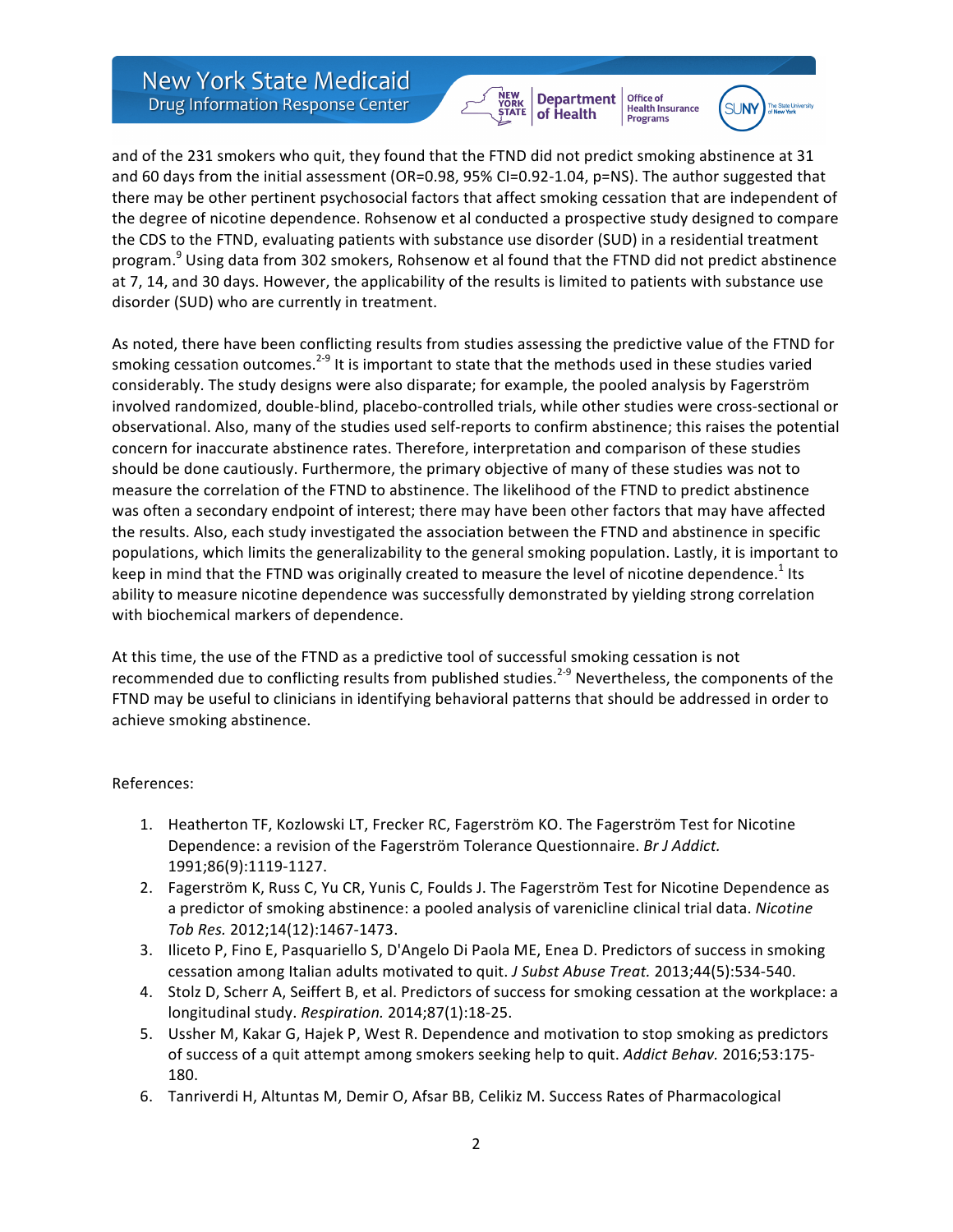



Office of<br>Health Insurance

**Programs** 

Therapies Used for Smoking Cessation and Factors that Affect Smoking Cessation Rates. *European Journal of General Medicine.* 2015;12(2):125-130.

- 7. Etter JF. A comparison of the content-, construct- and predictive validity of the cigarette dependence scale and the Fagerström test for nicotine dependence. *Drug Alcohol Depend.* 2005;77(3):259-268.
- 8. Nerin I, Novella P, Crucelaegui A, Beamonte A, Sobradiel N, Gargallo P. Predictors of success at 6-month follow-up for smokers treated at a smoking cessation clinic. Archivos De *Bronconeumologia.* 2004;40(12):558-562.
- 9. Rohsenow DJ, Martin RA, Tidey JW, Monti PM, Colby SM. Comparison of the cigarette dependence scale with four other measures of nicotine involvement: correlations with smoking history and smoking treatment outcome in smokers with substance use disorders. Addict Behav. 2013;38(8):2409-2413.
- 10. DiFranza JR, Wellman RJ, Savageau JA, Beccia A, Ursprung WW, McMillen R. What aspect of dependence does the Fagerström test for nicotine dependence measure? ISRN Addict. 2013;2013:906276.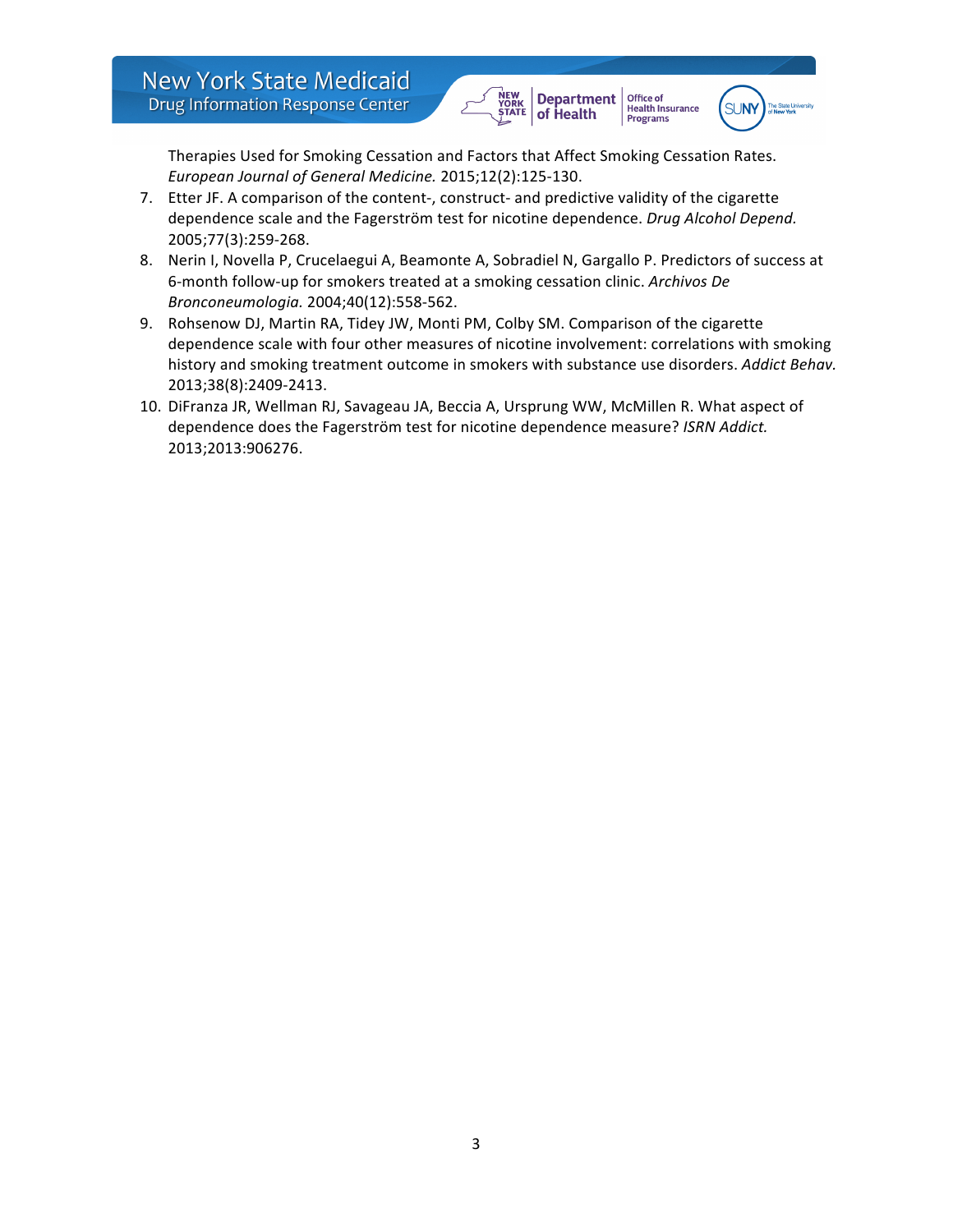



SUNY The State Univ

ersit

## Appendix I: Studies evaluating predictive utility of the FTND in smoking cessation.

| <b>Study</b>     | Objective(s)           | <b>Methods</b>                                           | <b>Selected Results</b>                          | <b>Author Conclusions</b>     |
|------------------|------------------------|----------------------------------------------------------|--------------------------------------------------|-------------------------------|
| Etter (2005)'    | To compare the         | - An internet survey was conducted from December         | - Survey responders resided in France (59%),     | - FTND has low predictive     |
|                  | psychometric           | 2002 to September 2003 in French                         | Switzerland (14%), Canada (12%), Belgium (8%),   | value for successful          |
|                  | properties of the CDS- | - Total of 802 smokers responded to both initial and     | and other countries (7%)                         | abstinence                    |
|                  | 12, FTND, CDS-5, and   | follow up surveys during the 31-60 days of follow-       | - A total of 760 participants provided complete  | - Smoking cessation may be    |
|                  | <b>HSI</b>             | up                                                       | data on all corresponding variables and 32%      | dependent on other            |
|                  |                        | - Quitters were identified through self-reported         | (245 out of 760) of them quit during the follow- | psychological/social factors  |
|                  |                        | abstinence                                               | up period                                        | that are independent of       |
|                  |                        | - Logistic regression model was used to assess the       | - The FTND did not predict smoking abstinence    | nicotine dependence           |
|                  |                        | association between FTND score and abstinence            | at follow-up (OR=0.98, 95% CI=0.92-1.04, p=NS)   | - Limitations: abstinence     |
|                  |                        |                                                          |                                                  | was self-reported (may        |
|                  |                        |                                                          |                                                  | contribute to low             |
|                  |                        |                                                          |                                                  | reliability), utilized the    |
|                  |                        |                                                          |                                                  | internet to pool participants |
| Fagerström       | To investigate the     | - Eligible participants were pooled from 10 randomized,  | - 4,972 individuals had baseline FTND scores     | Baseline FTND scores can      |
| et al $(2012)^2$ | relationship between   | double-blind, placebo-controlled Phase 2-4 studies of    | and were included in the analysis (varenicline   | predict smoking cessation     |
|                  | the FTND and smoking   | varenicline                                              | group=2,752; placebo group=2,220)                | outcome, regardless of        |
|                  | abstinence rates       | - The clinical trials were conducted in North America,   | - Logistic regression analysis showed that every | treatment modality            |
|                  |                        | Asia, Latin America, Africa, Middle East, and Europe     | unit increase in the baseline FTND was           | - Individuals with higher     |
|                  |                        | - Inclusion criteria identified adults motivated to quit | associated with 11% decrease in abstinence at    | scores are less likely        |
|                  |                        | and who smoke ≥10 cigarettes per day                     | week 24 (OR=0.89, 95% CI=0.86-0.92, p<0.0001)    | than those with lower         |
|                  |                        | - Excluded: those with specified psychiatric conditions, | - The association of higher FTND score with      | scores to achieve             |
|                  |                        | use of medications that may interfere with varenicline   | lower rate of abstinence was observed in both    | complete abstinence           |
|                  |                        | therapy                                                  | varenicline and placebo groups                   | - Limitations: retrospective  |
|                  |                        | - Participants completed the FTND at baseline and were   |                                                  | study design, differences in  |
|                  |                        | followed up for 6 or 12 months from the initiation       |                                                  | the distribution of FTND      |
|                  |                        | - Continuous abstinence was defined as self-reported     |                                                  | scores amongst the            |
|                  |                        | abstinence and an exhaled CO of ≤10 ppm                  |                                                  | included clinical trials      |
|                  |                        | - Logistics regression model used to assess relationship |                                                  |                               |
|                  |                        | between the FTND and abstinence                          |                                                  |                               |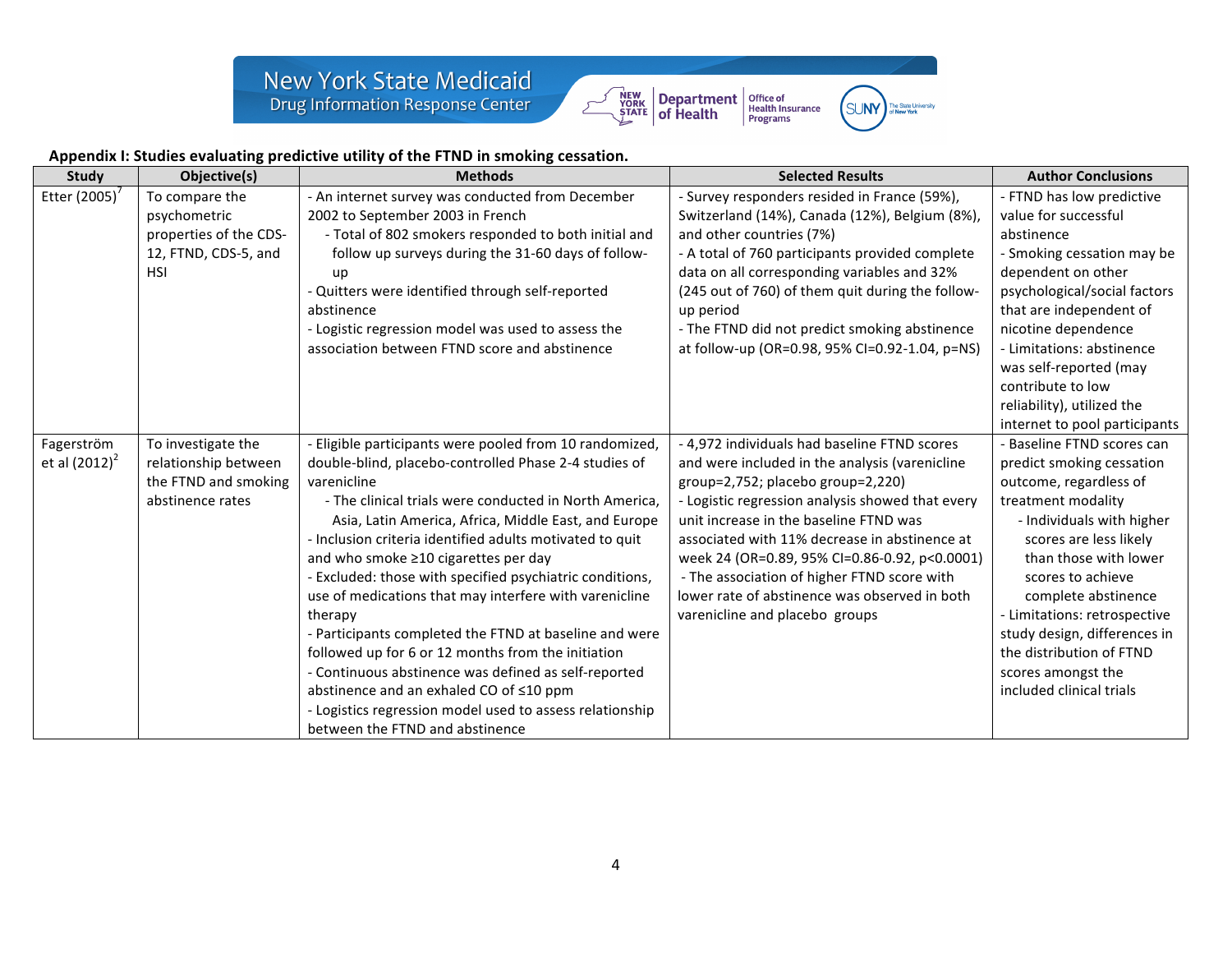## New York State Medicaid<br>Drug Information Response Center



| ∵lNV | The State University<br>of New York |
|------|-------------------------------------|
|      |                                     |

| <b>Study</b>  | Objective(s)           | <b>Methods</b>                                          | <b>Selected Results</b>                            | <b>Author Conclusions</b>    |
|---------------|------------------------|---------------------------------------------------------|----------------------------------------------------|------------------------------|
| Iliceto et al | To identify factors    | - Included were 1,282 smokers that completed smoking    | - Smokers with higher FTND scores ( $\geq$ 5) were | - FTND is a significant      |
| $(2013)^3$    | that predict smoking   | cessation program in Italy from January 2001 to         | twice as likely to smoke than those with low-to-   | predictor of successful      |
|               | cessation following a  | November 2011                                           | moderate scores (< 5) (OR=1.794, 95%               | smoking cessation in         |
|               | 6-week group           | - Abstinence was self-reported at 12-, 26-, and 52-     | $Cl=1.407-2.286$ , p=0.000)                        | patients who undergo         |
|               | program                | weeks                                                   |                                                    | treatment                    |
|               |                        | - Multivariate forward stepwise conditional logistic    |                                                    | - Limitation: abstinence was |
|               |                        | analysis was utilized to assess predictability of       |                                                    | self-reported, which may     |
|               |                        | variables, including FTND score                         |                                                    | not be completely reliable   |
| Nerin et al   | To identify predictors | - Cross-sectional descriptive study of 248 individuals  | - 79 out of 248 individuals (31.9%) were still     | - Success at 3 months was    |
| $(2004)^8$    | of successful outcome  | - Included were smokers aged ≥18 years who              | abstinent at 6-months follow-up                    | the only variable predictive |
|               | in smoking cessation   | underwent smoking cessation program in Spain            | - FTND mean score difference between quitters      | of continuous abstinence at  |
|               | at 6-month follow-up   | between 2002 and 2003                                   | and non-quitters did not differ significantly      | 6-months                     |
|               |                        | - Abstinence was self-reported and confirmed with CO    | (mean difference=0.5, 95% CI=-0.0-1.1,             | - FTND did not have a        |
|               |                        | oximetry reading of <10 ppm at 1-week, 3- and 6-        | $p=0.065$                                          | predictive value in          |
|               |                        | months                                                  |                                                    | determining success of       |
|               |                        | - Multivariate logistic regression model tested the     |                                                    | smoking cessation at 6-      |
|               |                        | following variables at 6-month follow up: success at 3  |                                                    | months of follow-up          |
|               |                        | months, age, and FTND score                             |                                                    | - Limitations: small sample  |
|               |                        |                                                         |                                                    | size, discrepancy between    |
|               |                        |                                                         |                                                    | self-reported abstinence     |
|               |                        |                                                         |                                                    | and CO oximetry results      |
| Rohsenow et   | To investigate the     | - The study was a prospectively designed secondary      | - The FTND did not predict abstinence at any of    | - The FTND does not have     |
| al $(2013)^9$ | predictive validity of | analysis                                                | the time points following therapy                  | value in predicting          |
|               | the CDS and FTND in    | - Included 305 smokers in the US who were being         | - 7-day abstinence (OR=0.95, 95% CI=0.83-          | successful outcomes of       |
|               | patient population     | treated for SUD                                         | $1.09$ , $p=NS$ )                                  | smoking cessation in         |
|               | being treated for SUD  | - Abstinence was assessed at 7-, 14-, and 30-days using | - 14-day abstinence (OR=0.96, 95% CI=0.84-         | patients being treated for   |
|               |                        | expired CO ( $\leq 6$ ppm)                              | $1.10$ , $p=NS$ )                                  | SUD                          |
|               |                        | - Each participant was started on NRT and received      | - 30-day abstinence (OR=0.92, 95% CI=0.75-         | - Limitations: data          |
|               |                        | weekly counseling for smoking cessation                 | $1.13$ , $p=NS$ )                                  | interpretation limited to    |
|               |                        | - Logistic model regression was used to assess the      | - TTF (in minutes) predicted abstinence at 7-      | smokers in treatment for     |
|               |                        | predictability of CDS and FTND for abstinence, as well  | and 14-days                                        | SUD and level of motivation  |
|               |                        | as for TTF and CPD                                      | - 7-day abstinence (OR=2.01, 95% CI=1.07-          | to quit was not same across  |
|               |                        |                                                         | $3.78$ , $p=0.03$ )                                | participants, rate of        |
|               |                        |                                                         | - 14-day abstinence (OR=2.41, 95% CI=1.30-         | abstinence was low (9% at    |
|               |                        |                                                         | 4.49, p=0.005)                                     | 30-day mark)                 |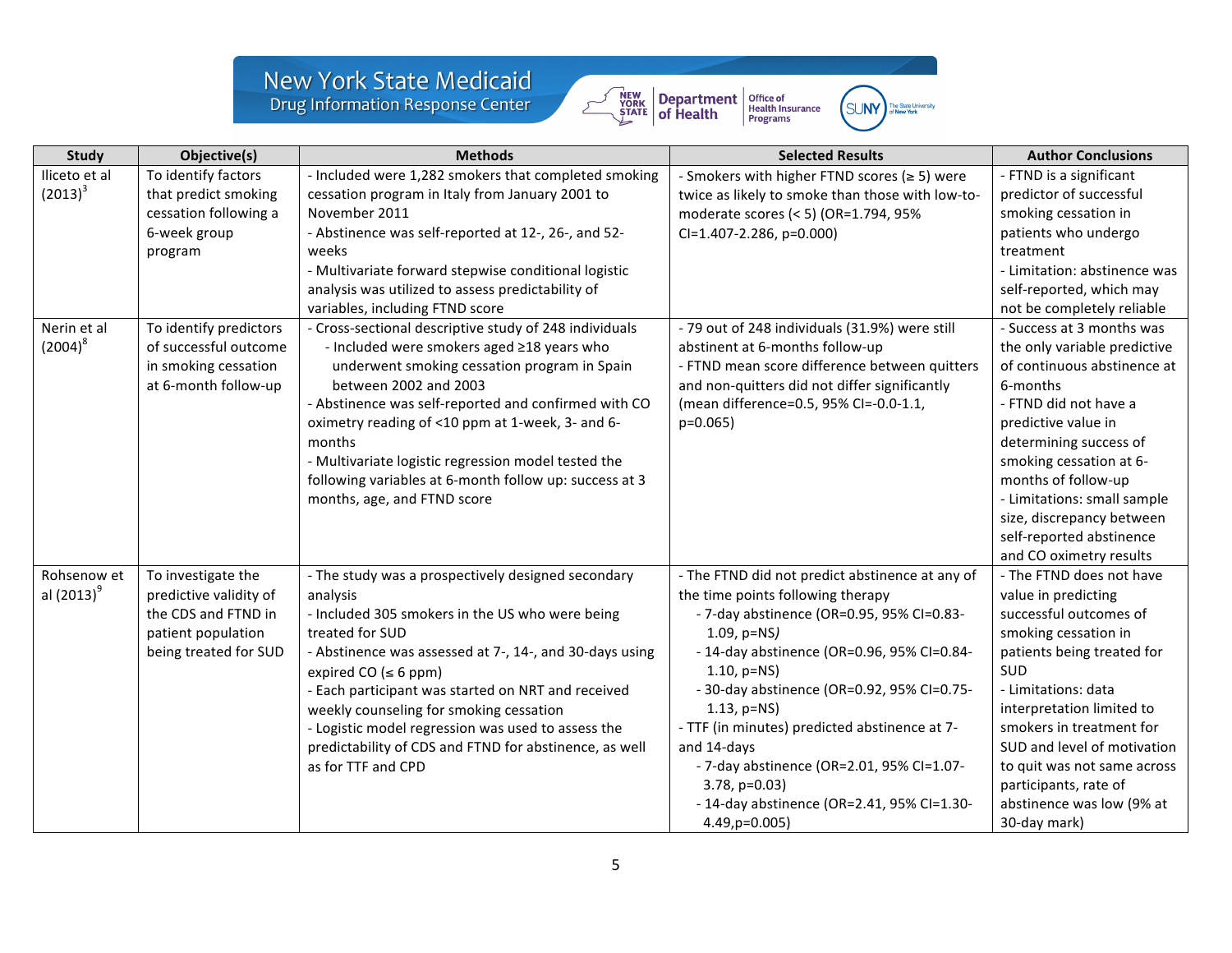## New York State Medicaid<br>Drug Information Response Center



| . IN V | The State University<br>of New York |
|--------|-------------------------------------|
|        |                                     |

| <b>Study</b>                            | Objective(s)                                                                                                                                                                                                            | <b>Methods</b>                                                                                                                                                                                                                                                                                                                                                                                                                                                                                                                                                                                                                                                                                                                                  | <b>Selected Results</b>                                                                                                                                                                                                                                                                                                              | <b>Author Conclusions</b>                                                                                                                                                                                                                                            |
|-----------------------------------------|-------------------------------------------------------------------------------------------------------------------------------------------------------------------------------------------------------------------------|-------------------------------------------------------------------------------------------------------------------------------------------------------------------------------------------------------------------------------------------------------------------------------------------------------------------------------------------------------------------------------------------------------------------------------------------------------------------------------------------------------------------------------------------------------------------------------------------------------------------------------------------------------------------------------------------------------------------------------------------------|--------------------------------------------------------------------------------------------------------------------------------------------------------------------------------------------------------------------------------------------------------------------------------------------------------------------------------------|----------------------------------------------------------------------------------------------------------------------------------------------------------------------------------------------------------------------------------------------------------------------|
| Stolz et al<br>$(2014)^4$               | - Primary objective: To<br>assess rate of<br>abstinence at 24<br>months<br>- Secondary endpoint:<br>To identify predictors<br>of long-term<br>abstinence                                                                | - Investigator-initiated and investigator-driven, open,<br>multi-center, cohort prospective study<br>- Total of 703 smokers (out of 17,000 employees at 3<br>different health care companies) were included in<br>the final data for analysis<br>- Study was conducted from May 2005 to January<br>2009 in Switzerland<br>- Each smoker received counseling, choice of bupropion<br>and/or NRT for smoking cessation<br>- Abstinence rates at 12 and 24 months were collected<br>by self-reported abstinence, confirmed by exhaled CO<br>of $\leq 6$ ppm<br>- Multivariable logistic regression was used for analysis<br>- Total of 14 variables, including FTND scores, were<br>analyzed to assess potential association(s) with<br>abstinence | - Abstinence rates at 12 and 24 months were<br>38.8% and 37%, respectively<br>- Higher FTND score (6 vs. 3 points) was<br>associated with lower rates of abstinence 24<br>months post-intervention (OR=0.76, 95%<br>$Cl = 0.59 - 0.89$ , $p = 0.04$ )                                                                                | - The severity of nicotine<br>dependence, as assessed by<br>the FTND, correlated with<br>the risk of failure of<br>abstinence at 24 months<br>following intervention<br>- Limitation: limited<br>generalizability to smokers<br>who work in health care<br>companies |
| Tanriverdi et<br>al (2015) <sup>6</sup> | - To analyze<br>demographic data of<br>those that present to<br>smoking cessation<br>clinic<br>- Compare success<br>rates among 3<br>treatment options<br>- Determine factors<br>that affect smoking<br>cessation rates | - A retrospective study of 749 participants who<br>presented to the smoking cessation unit between<br>January and November 2012 (Turkey)<br>- Patients were offered NRT, bupropion, or varenicline<br>to aid in smoking cessation<br>- Abstinence was assessed at the end of therapy, at<br>week 12, and follow-up was made between 3 to 12<br>months after quit date<br>- Self-reporting measures were used to identify<br>abstinent individuals<br>- A score of ≥5on FTND was classified as high level of<br>nicotine dependence<br>- Student's t-test was used to compare difference in<br>FTND scores between quitters and non-quitters                                                                                                     | - Mean FTND score was significantly higher in<br>non-quitters compared to quitters<br>- FTND scores: 6.73±2.03 vs 6.36 ±2.1<br>$(p=0.022)$<br>- Note: number of cigarettes per day alone did<br>not significantly differ between quitters and<br>non-quitters<br>- 23.20±8.78 (quitters) vs 23.79±8.74 (non-<br>quitters) $(p=0.37)$ | - FTND carries an<br>instrumental value in<br>predicting smoking<br>cessation<br>- Limitations: retrospective<br>study, unequal distribution<br>of participants between<br>treatment options chosen<br>for smoking cessation                                         |

 $\sum$